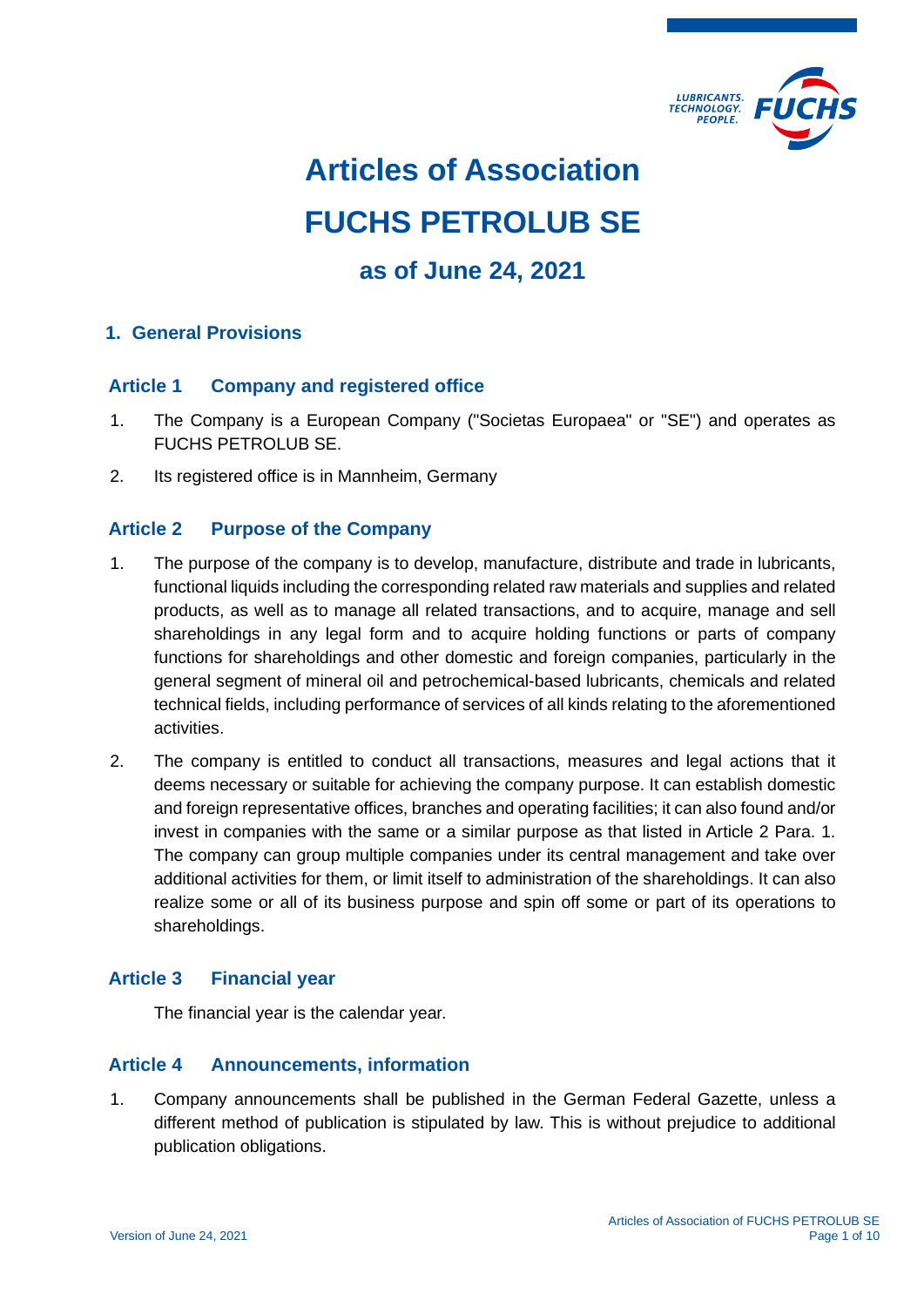2. Information to the holders of registered securities of the company can also be sent via remote data transmission. This also applies to the transmission of information and notices under Sections 67a and 125 German Stock Corporation Act (AktG), which is limited to means of electronic communication. However, the Executive Board is entitled but not obligated to send this information and these notices in another manner as well.

# **2. Share Capital and Shares**

# **Article 5 Share capital**

- 1. The Company's share capital is €139,000,000.00 (one hundred and thirty-nine million euros).
- 2. The Company's share capital is divided into 69,500,000 ordinary shares and 69,500,000 preference shares.

Instead of share certificates containing one share each, the Company can issue certificates with multiple shares each (global share certificates). The right of a shareholder to request certification of his interest is excluded, unless such certification is required by the rules of a stock exchange where the shares are listed.

3. In accordance with Section 141 (2) Sentence 2 of the German Stock Corporation Act (AktG), the Company reserves the right to resolve on the issuance of further preference shares which, in respect of the distribution of profits or the Company's assets, rank prior to or pari passu with the existing non-voting preference shares; the same applies to the conversion of ordinary shares into preference shares which, in respect of the distribution of profits or the Company's assets, rank prior to or pari passu with the existing non-voting preference shares.

# **Article 6 Share types**

- 1. The shares are registered shares. The shareholders of the company must submit the legally required information to the company for entry in the share register
- 2. In the event of a capital increase, if the resolution on the increase does not specify whether the new shares will be bearer shares or registered shares, then these shall also be registered shares.
- 3. In deviation from Section 60 (2) of the German Stock Corporation Act (AktG), a resolution regarding a capital increase may establish a percentage at which new shares are entitled to participate in profits.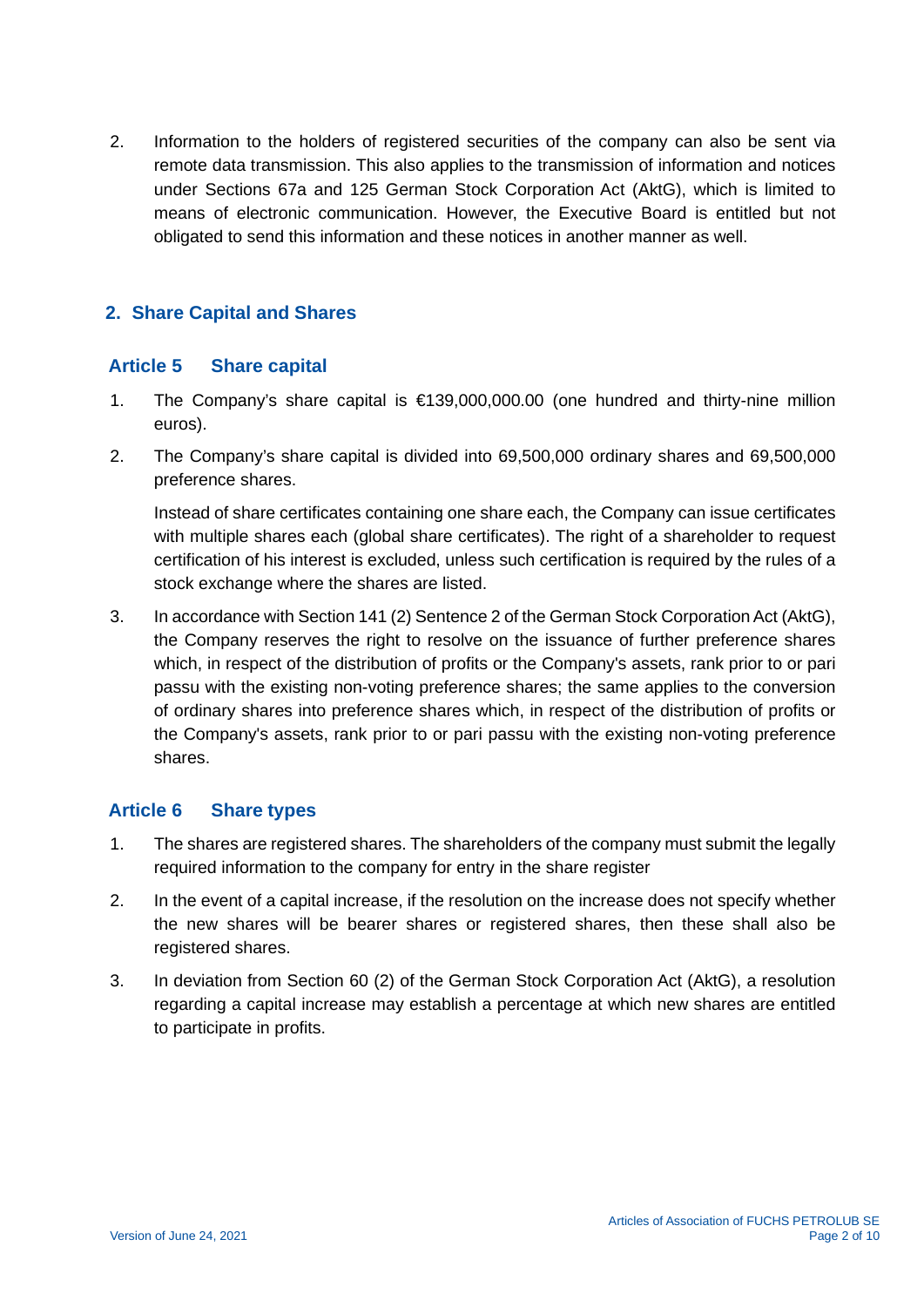# **3. Organizational structure**

# **Article 7 The Company's corporate boards are the Executive Board, the Supervisory Board and the Annual General Meeting.**

#### **A. The Executive Board**

#### **Article 8 Composition, term of office, and resolution**

- 1. The Company's Executive Board comprises at least three members.
- 2. The Supervisory Board appoints the members of the Executive Board and determines their number. The members of the Executive Board are appointed by the Supervisory Board for a term of no more than five years. The Supervisory Board can appoint a member of the Executive Board to Chairman of the Executive Board, as well as a member of the Executive Board to Deputy Chairman of the Executive Board.
- 3. The resolutions of the Executive Board are passed with a majority of votes. In the event of an equal number of votes, the Chairman has the casting vote.
- 4. The Supervisory Board can lay down rules and procedures for the Executive Board. Any and all schedule of responsibilities of the Executive Board also require the Supervisory Board's consent.

#### **Article 9 Duties of the Executive Board, legal Company representation**

- 1. The members of the Executive Board must conduct the Company's business in accordance with the law, the Articles of Association, the rules of procedure for the Executive Board, and the schedule of responsibilities.
- 2. The Company is legally represented by two members of the Executive Board or jointly by one member of the Executive Board and an authorized signatory of the Company (*Prokurist*). The Supervisory Board may grant individual members of the Executive Board the authority to represent the Company alone. The Supervisory Board may release members of the Executive Board from the prohibition to conclude legal transactions with themselves as a legal representative of a third party on behalf of the Company.

# **B. The Supervisory Board**

# **Article 10 Composition, appointment, and term of office of the Supervisory Board**

1. The Supervisory Board has six members. Four members will be appointed as shareholder representatives by the Annual General Meeting, without being bound to the nominations. Two members will be appointed as employee representatives by the SE Works Council in accordance with the agreement on employee involvement that was concluded under the SEBG (SE Participation Act).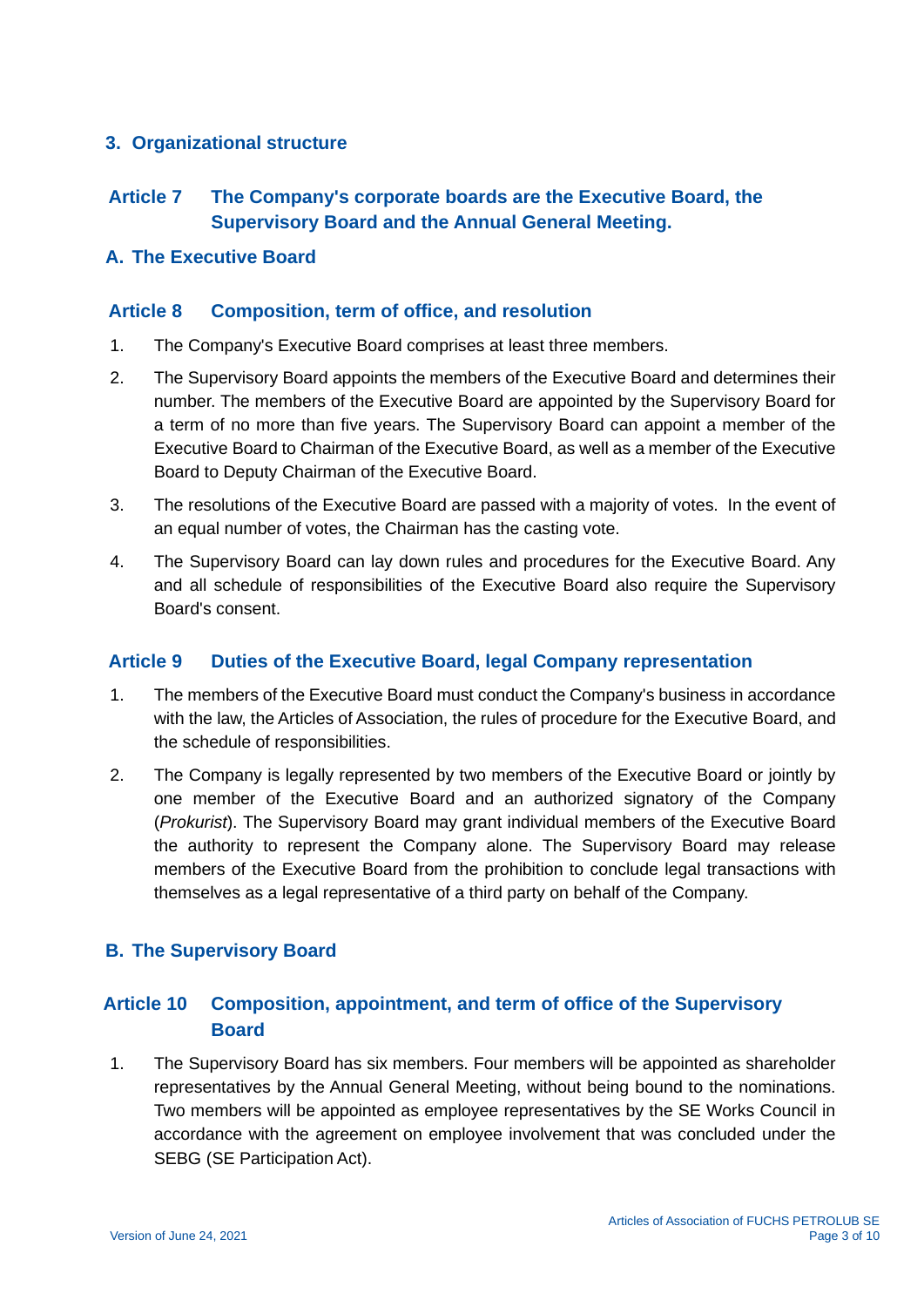- 2. Unless otherwise resolved, the Supervisory Board members will be appointed before the adjournment of the Annual General Meeting that resolves the approval of its actions for the fourth financial year after the start of the term of office, not counting the financial year in which the term of office begins, but for no longer than six years. Reappointments are permitted.
- 3. Members of the Supervisory Board that have been elected by the Annual General Meeting may be removed from office before their respective term of office ends. However, the resolution requires a majority which comprises at least three quarters of the voting share capital represented at the meeting that passes the resolution.
- 4. Substitute members may be elected for all shareholder representatives on the Supervisory Board. These substitute members then take the place of the regular members in the specified sequence during an election to replace members of the Supervisory Board that have left office prematurely.
- 5. If a member elected by the Annual General Meeting leaves the Supervisory Board before their term of office ends, new elections shall be held for this member at the next Annual General Meeting. The newly elected member's term of office shall correspond to the remaining term of office of the former member.
- 6. Subject to giving four weeks' notice, each member of the Supervisory Board may resign his office without stating any reason, and may do so without notice if he states an important reason. Resignation must be tendered in writing to the Executive Board while at the same time informing the Chairman of the Supervisory Board. In the event that a member wishes to resign, the above Para. 6 applies accordingly.

# **Article 11 The Chairman of the Supervisory Board**

- 1. During its first meeting, the Supervisory Board will elect a Chairman and one or more Deputy Chairpersons from among its members for its term of office or a shorter term that it itself determines. Deputy Chairpersons assume the rights and duties of the Chairman of the Supervisory Board when the latter is unavailable. If several Deputy Chairpersons are elected, the order of precedence determined at the time of their election applies. If the Chairman or a Deputy Chairperson leaves the Supervisory Board or resigns from office, the Supervisory Board must hold a new election without delay to find a replacement for this office.
- 2. Any declarations of intent of the Supervisory Board are to be submitted by the Chairman of the Supervisory Board in his name or, should he be prevented from so doing, by any of the Deputy Chairpersons appointed in the sequence determined in line with Para. 1 Sentence 3 on substituting the Chairman of the Supervisory Board.

# **Article 12 Duties and powers of the Supervisory Board**

1. The Supervisory Board has all the rights and duties assigned to it by law ,by the Articles of Association, as well as by any other means. The Supervisory Board is entitled to make amendments to the Articles of Association which only relate to the wording.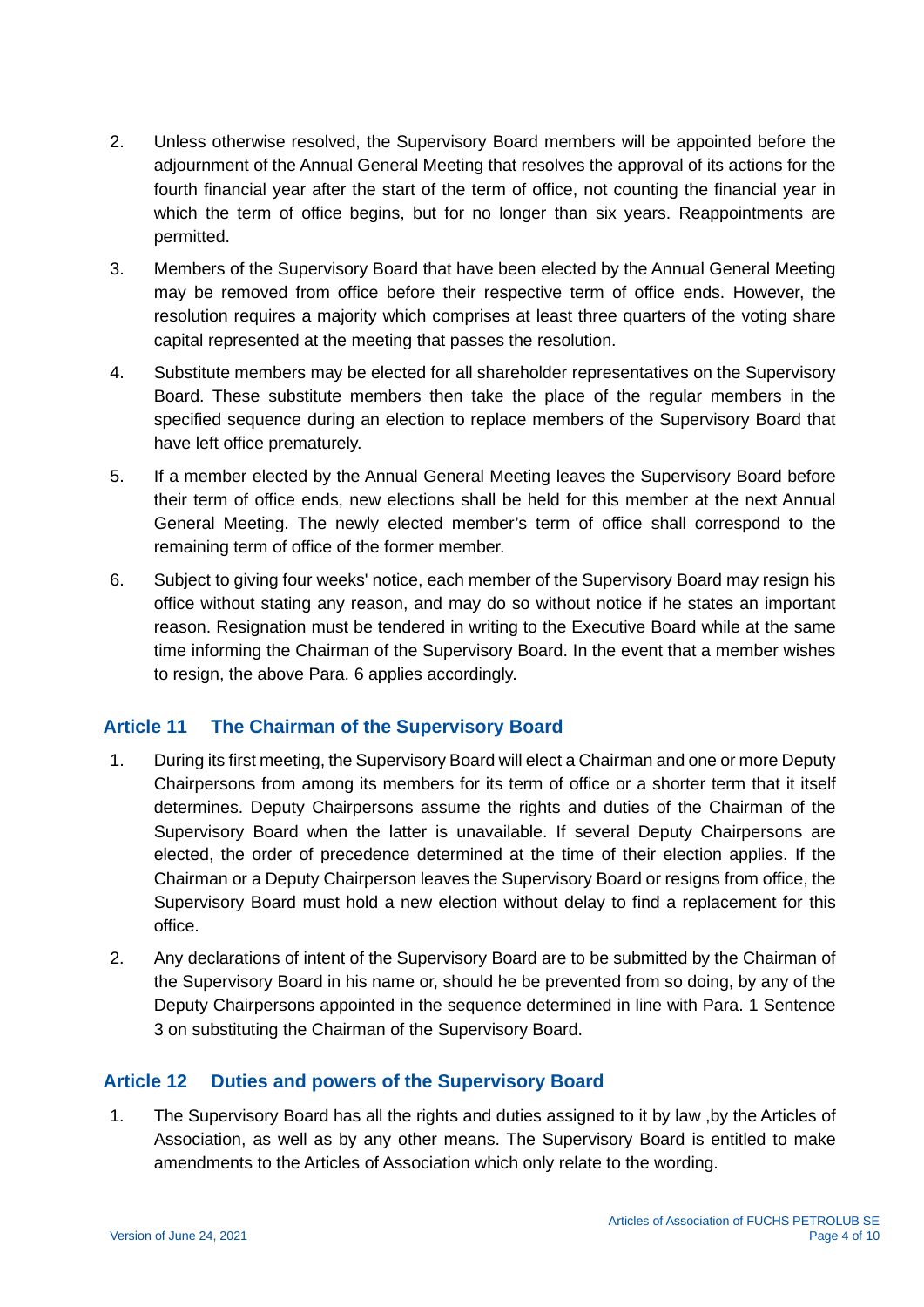- 2. The following transactions and measures require the prior consent of the Supervisory Board:
	- a) The acquisition and sale of shareholdings in companies, establishments, or parts thereof if the consideration paid for such shareholdings exceeds the limits set by the Supervisory Board;
	- b) Conclusion of corporate agreements.

Within the scope of the rules of procedure it has itself approved, the Supervisory Board specifies in accordance with Article 8, Para. 4 that the Executive Board requires the approval of the Supervisory Board for certain other measures and legal transactions at the Company and its subsidiaries.

# **Article 13 Meetings and resolutions of the Supervisory Board**

- 1. Supervisory Board resolutions are generally drafted during meetings. If so ordered by the Chairman of the Supervisory Board or one of his authorized Deputy Chairpersons, resolutions may also be drafted in writing, by telephone, fax, e-mail, or any other electronic means, in particular also by video conferences. The provisions in the following paragraphs shall apply mutatis mutandis to votes taken outside meetings.
- 2. Meetings of the Supervisory Board shall be convened in writing or via telephone, fax, email, other electronic medium, or verbally by the Chair, or in the event that the Chairman is unable to do so, by the authorized Deputy Chairperson, subject to a period of two weeks´ notice and specifying the agenda, the location, and the time of the meeting. In urgent cases, the Chair or their authorized Deputy Chairperson may reduce this period to an appropriate extent.
- 3. The Supervisory Board constitutes a quorum if at least two thirds of its members, which must include the Chairman or his authorized Deputy Chairperson, participate in adopting the resolution in question. Absent members of the Supervisory Board may participate in the casting of votes by the Supervisory Board by commissioning other members of the Supervisory Board to submit written voting instructions.
- 4. The Chairman of the Supervisory Board or, should he be unavailable, an authorized Deputy Chairperson will act as chair. The Chairman or his authorized Deputy Chairperson determines the sequence in which the items on the agenda are addressed, as well as the type and sequence of votes.
- 5. Supervisory Board resolutions are adopted by a simple majority of the votes cast unless mandatory legal provisions provide otherwise. Abstention from voting will not be regarded as voting. In the event of a tied vote, the Chairman of the Supervisory Board or his authorized Deputy Chairperson has the casting vote; this also applies to elections.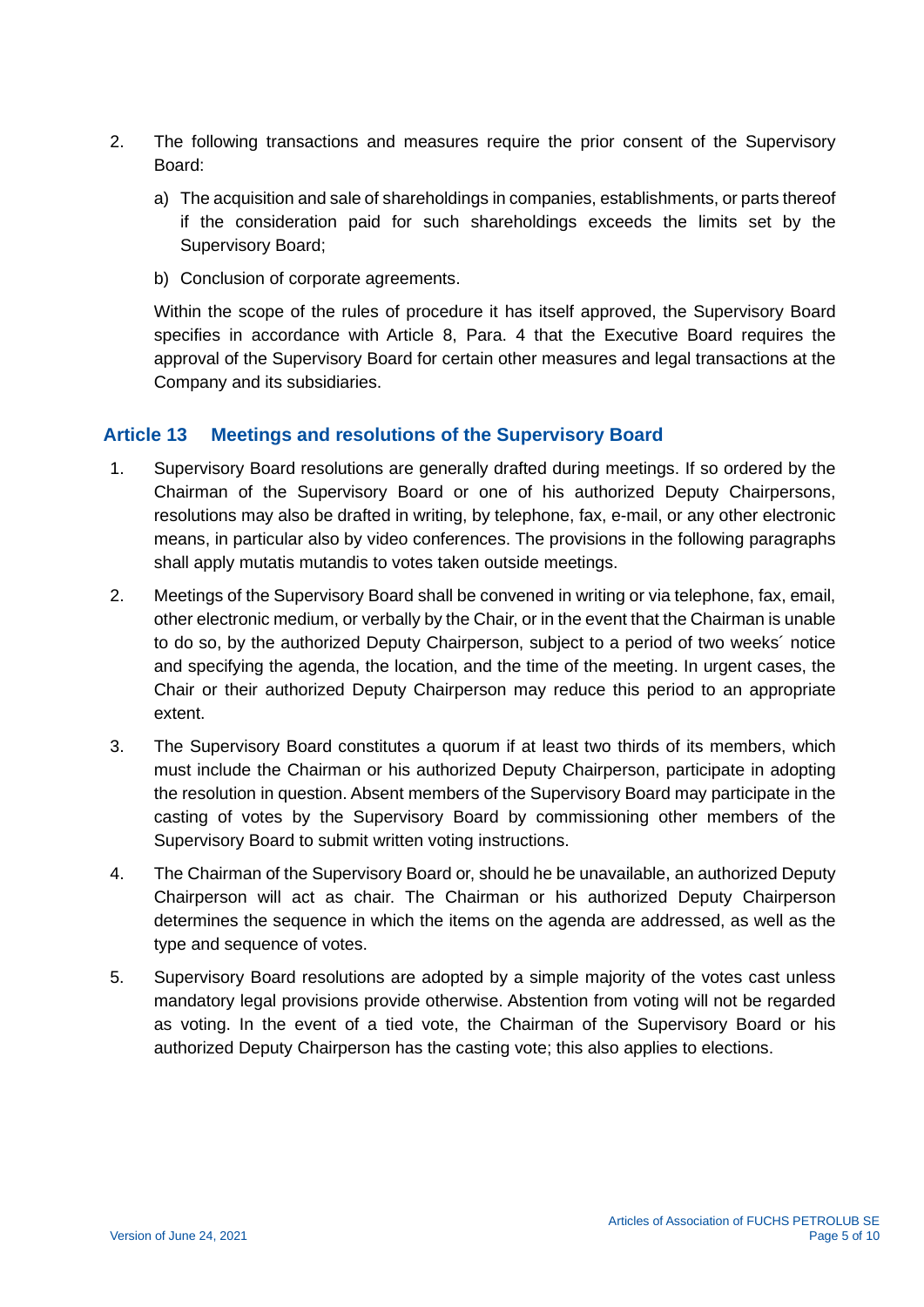6. The negotiations and the resolutions of the Supervisory Board must be recorded in writing and the respective minutes must be signed by the Chairman of the meeting or, in the event of resolutions, by the person chairing the adoption of resolutions. The minutes must note the place and date of the meeting, the participants, the items on the agenda, the key points of discussion, as well as the resolutions of the Supervisory Board.

# **Article 14 Rules of procedure**

The Supervisory Board establishes its own rules of procedure by virtue of the law and the Company's Articles of Association.

#### **Article 15 Committees**

The Supervisory Board may form one or more committees from among its members and lay down their duties and powers. The Supervisory Board can also, if permitted by law, assign decision-making powers to the committees.

#### **Article 16 Supervisory Board compensation**

- 1. In addition to reimbursement of their expenses, each member of the Supervisory Board shall receive fixed compensation of EUR 85,000 each year.
- 2. The Chairman of the Supervisory Board shall receive double the amount of the compensation specified in Para. 1 and the Deputy Chairperson shall receive one and a half times the amount of the compensation specified in Para. 1. Supervisory Board members that do not belong to the Supervisory Board for the entire financial year will receive compensation to the duration of their membership on the Supervisory Board.
- 3. Members of the Supervisory Board that are on the Audit Committee receive an additional fixed compensation of Euro 20,000. Members of the Supervisory Board that are on the Personnel Committee receive an additional fixed compensation of Euro 10,000. Para. 2 Sentence 2 applies accordingly to members if the Supervisory Board that did not sit on the Audit Committee or the Personnel Committee for a full financial year.
- 4. The Chairman of the Audit Committee and Personnel Committee each receive double the amounts stated in Para 3.
- 5. Compensation under Paras. 1 through 4 for the immediately preceding financial year is payable in each case after the end of the Supervisory Board meeting that resolves the approval of the financial statements for the immediately preceding financial year.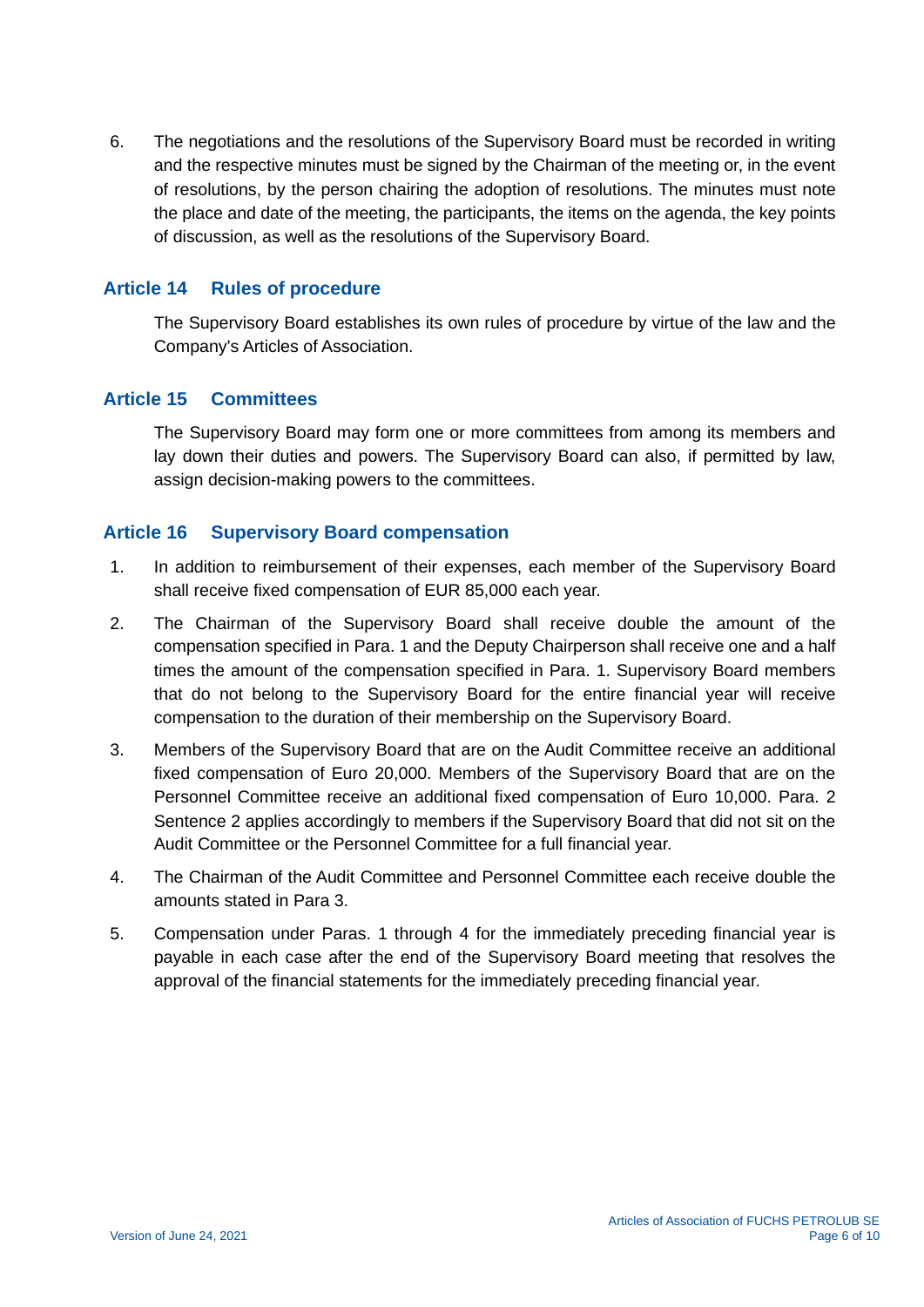- 6. Entitlement to annual compensation under Paras. 1 and 2 shall be granted with the condition subsequent of non-compliance with the requirements in Sentence 2. All members of the Supervisory Board are required within 14 days of receiving payment of the annual compensation under Paras. 1 and 2 in conjunction with Para. 5 to acquire preference shares of the company at a purchase price, not including additional fees, in the amount of at least 20 % of this annual compensation. They must retain the preference shares acquired for at least four years after the respective purchase and, upon request, present documentation to the company that they have complied with the above conditions. The acquisition period specified in Sentence 2 shall be extended by the period which the member of the Supervisory Board is subject to a statutory prohibition on purchasing shares in the company. Following proof of purchase, the company shall reimburse the Supervisory Board members up to EUR 600 for the annual costs of holding the company's preference shares under Sentence 2.
- 7. Supervisory Board compensation under this Article 16 Paras. 1–6 applies retroactively from the financial year beginning January 1, 2021.
- 8. The company shall provide insurance coverage to the members of the Supervisory Board in a sufficient amount for performing their Supervisory Board duties. The company shall pay the insurance premiums.

# **C. The Annual General Meeting**

#### **Article 17 Annual General Meeting**

At the choice of the executive body that convenes the Annual General Meeting, the Meeting will be held within the first six months after the end of a financial year, either at the company's headquarters or in another German city with more than 100,000 residents. It resolves the following:

- a) The appropriation of profits
- b) Approval of the work performed by the Executive Board and the Supervisory Board
- c) Elections to the Supervisory Board, insofar as these are due
- d) Selection of the auditor
- e) Other items on the agenda, in particular approval of the annual financial statements to the extent required by law.

#### **Article 18 Convening the Annual General Meeting**

- 1. The Annual General Meeting is convened by the Executive Board or the Supervisory Board.
- 2. The Annual General Meeting shall be convened at least 36 days prior to the day of the Annual General Meeting itself. The day of the Annual General Meeting itself and the day on which it is convened do not count toward these days.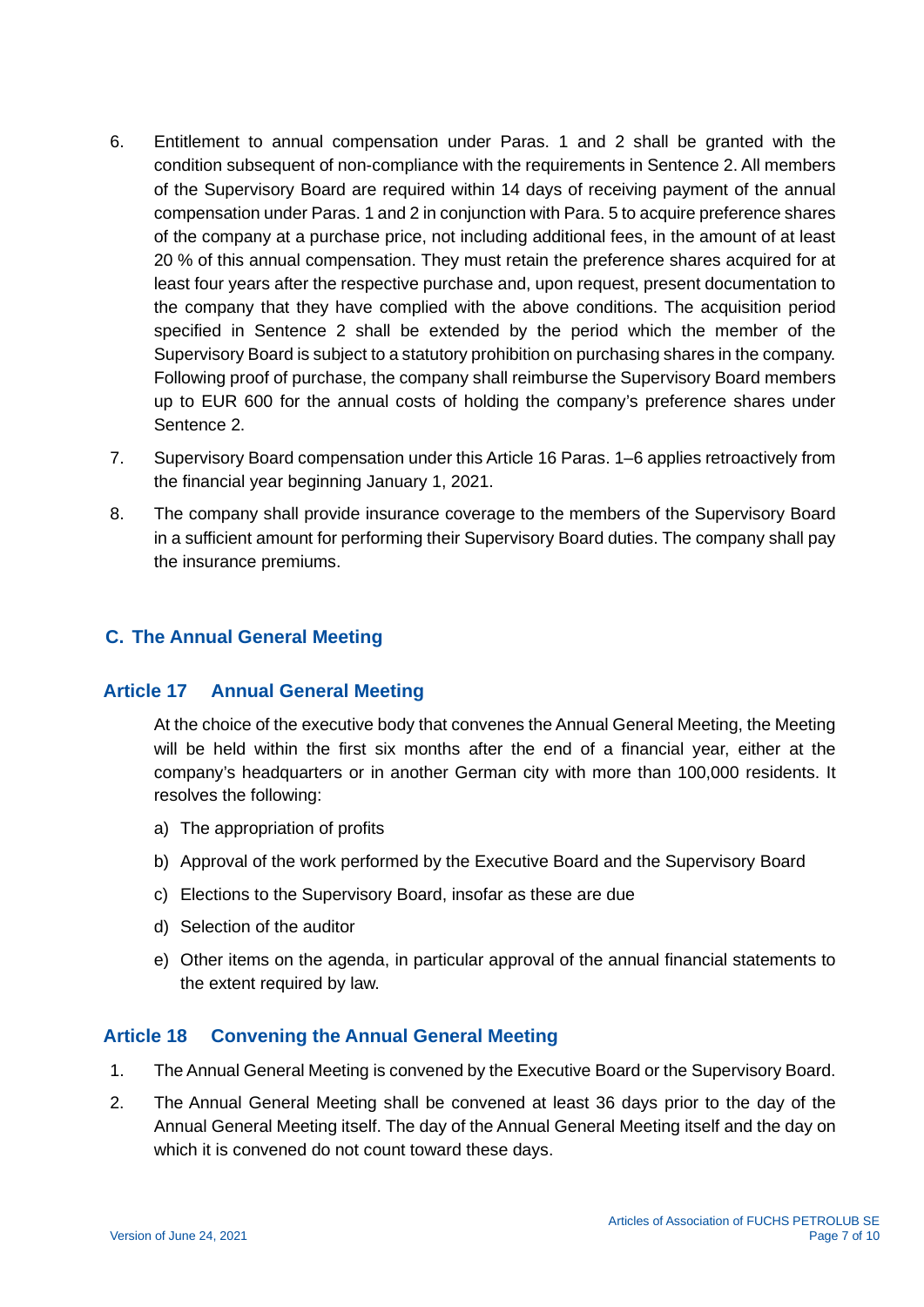#### **Article 19 Right to participate**

- 1. In order to participate in the Annual General Meeting and exercise voting rights, shareholders must be entered in the share register of the company and must have submitted their registration of the Annual General Meeting in text form (Section 126b of the German Civil Code (BGB)) and in German or English to the address specified for this purpose in the invitation, whether it must be received at least six days before the Annual General Meeting. The day on which registrations are received and the day of the actual Annual General Meeting do not count toward these six days. A shorter period, to be specified in days, can also be defined when inviting shareholders to the Annual General Meeting.
- 2. Details regarding registration and the issuing of admission tickets must be provided in the invitation.
- 3. The Executive Board is authorized to stipulate that shareholders can take part in the Annual General Meeting even without being physically present, and without a proxy, and that they can exercise all or some of their rights in whole or in part by way of electronic communications (online). The Executive Board is also authorized to make provisions regarding the scope and procedure for online participation.
- 4. The Executive Board is authorized to stipulate that shareholders can submit their votes, even without taking part in the Annual General Meeting, in writing or by way of electronic communications (absentee ballot). The Executive Board is also authorized to make provisions regarding the scope and procedure for online participation.
- 5. Any use of the procedures in Paras. 3 and 4 above, and the underlying provisions, must be announced in the notice of Annual General Meeting.
- 6. Voting rights can be exercised by a voting representative (proxy). The granting of proxy authorization, its revocation and the provision of evidence of the authorization to the Company must be made in writing. The details on granting of proxy, its revocation and provision of evidence of the authorization to the Company are announced when convening the Annual General Meeting, in which a simplification can also be set out. Section 135 of the German Stock Corporation Act (AktG) remains unaffected.

# **Article 20 Voting rights**

Each ordinary share carries one vote at the Annual General Meeting. Insofar as non-voting preference shares have been issued, these only provide a right to vote in the cases prescribed by law, whereby each preference share grants one vote.

#### **Article 21 Conducting the Annual General Meeting, video and audio broadcast**

1. The Chairman of the Supervisory Board or, if he is unable to do so, his authorized Deputy Chairperson or a member of the Supervisory Board appointed by the Chairman of the Supervisory Board, will chair the Annual General Meeting.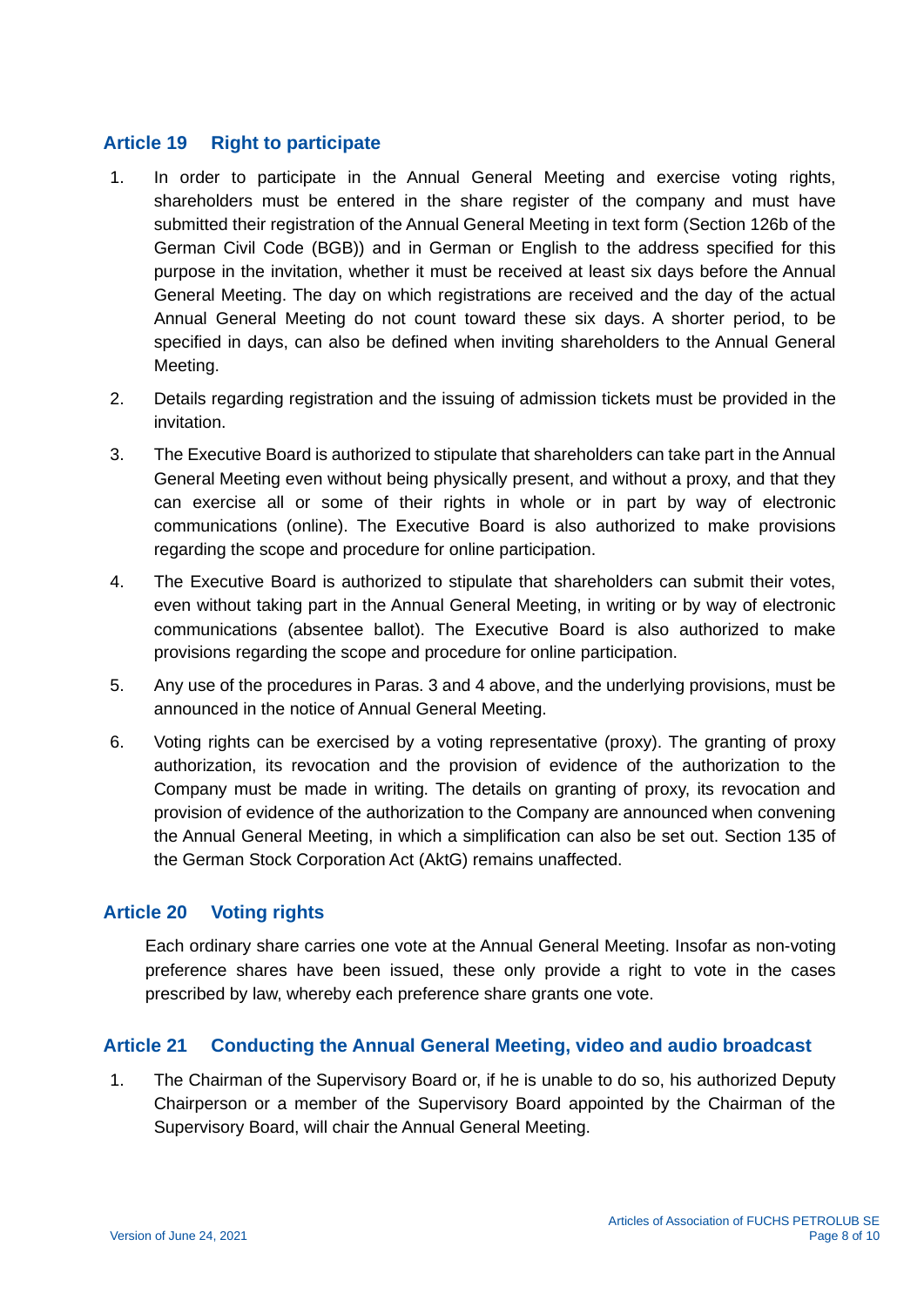- 2. The Chairman chairs the meeting and stipulates the order of the items on the agenda, as well as the type and form of voting. He is also authorized to limit the shareholders' rights to pose questions and to speak to a reasonable period of time.
- 3. The Chair is authorized to have a video or audio broadcast made of the Annual General Meeting, in its entirety or in part.

#### **Article 22 Resolutions**

- 1. The resolutions at the Annual General Meeting are passed with a simple majority of the votes cast and – insofar as a capital majority is required – by a simple majority of the share capital represented at the adoption of the resolution, unless otherwise expressly stipulated by law or in the Articles of Association. In the case of a tie during voting, a motion will be considered rejected. Abstentions from voting will not be considered as votes cast.
- 2. If a simple majority is not achieved during the initial vote, the two people who received the highest number of votes will be put on a short list and a second voting procedure is held. The winner will then be determined by the highest number of votes cast.

#### **4. Accounting, Annual Financial Statements, and Appropriation of Net Profits**

#### **Article 23 Accounting, annual financial statements**

- 1. Before the deadline prescribed by law, the Executive Board must prepare the annual financial statements (balance sheet, P&L statement, Notes) and the management report as well as the consolidated financial statements and the group management report, and then submit these to the Supervisory Board.
- 2. If the Supervisory Board approves the annual financial statements, they are considered adopted unless the Executive Board and Supervisory Board decide to have the Annual General Meeting adopt the annual financial statements. The resolutions of the Executive Board and Supervisory Board shall be included in the Supervisory Board's report to the Annual General Meeting."

#### **Article 24 Appropriation of profits**

- 1. The Company's unappropriated profit will in the event that non-voting preference shares have been issued – be appropriated for the following purposes in the following sequence:
	- a) For payment of any remaining profit shares on the non-voting preference shares from the previous years
	- b) For payment of a preference profit share of EURO 0.03 per non-voting preference share of no par value
	- c) For payment of an initial profit share of  $\bigoplus$  0.02 per ordinary share of no par value